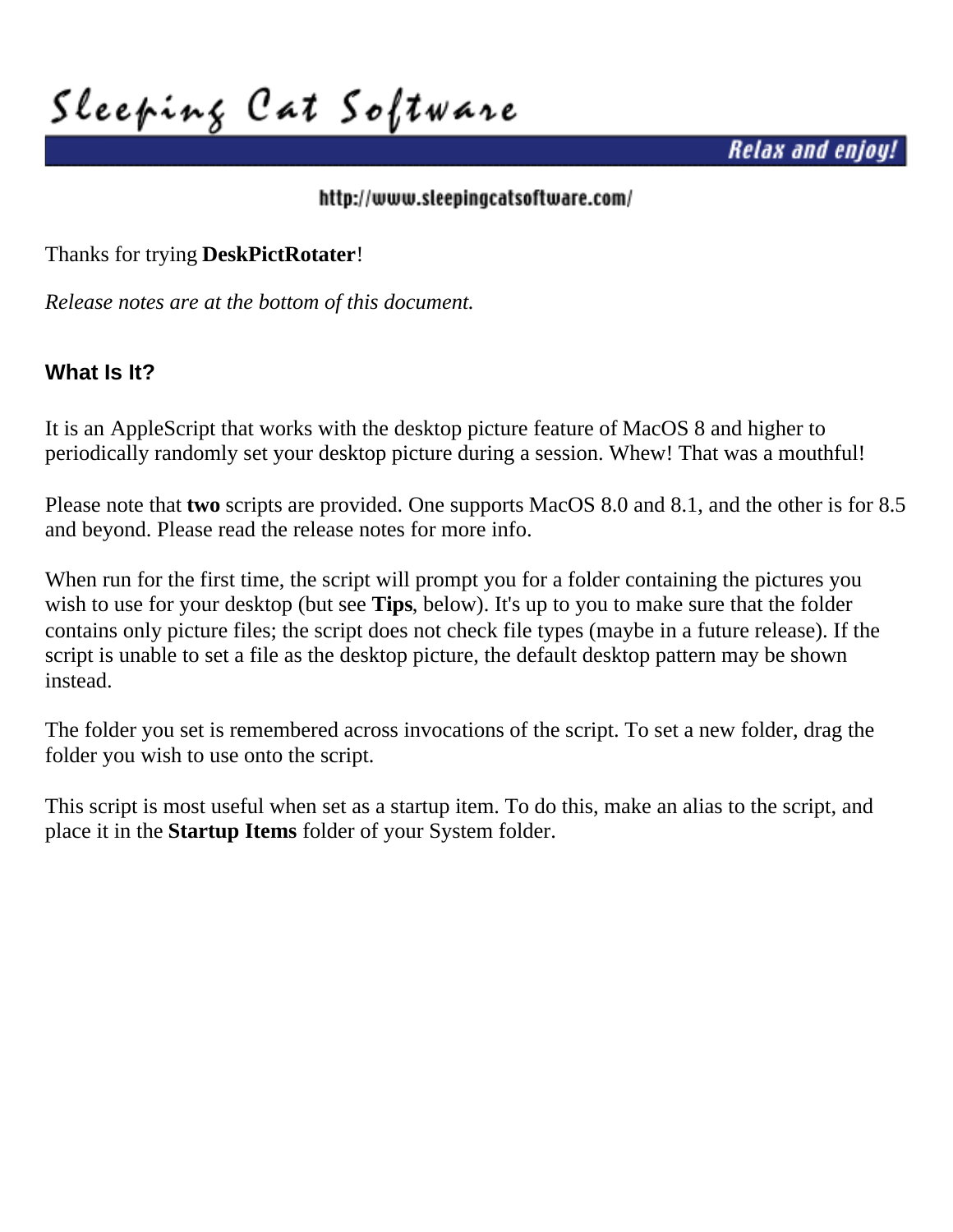## **Cool Features**

• You can configure the script to be active only during certain hours, and you can include or exclude weekends. This is useful is you use energy saving software to spin down your hard drive.

• The script, as shipped, waits 15 minutes before setting a new picture. It uses an idle handler, as opposed to an increment loop or other similar method, so it should have minimal impact on CPU usage.

• The script remembers the last eight pictures set, and tries to avoid reusing recently set pictures.

• You can set a new folder of pictures by dragging it onto the script.

• It should gracefully handle having the picture folder disappear during a run.

• To maximize performance, the script leaves the Desktop Pictures control panel active, but will hide it after setting the picture.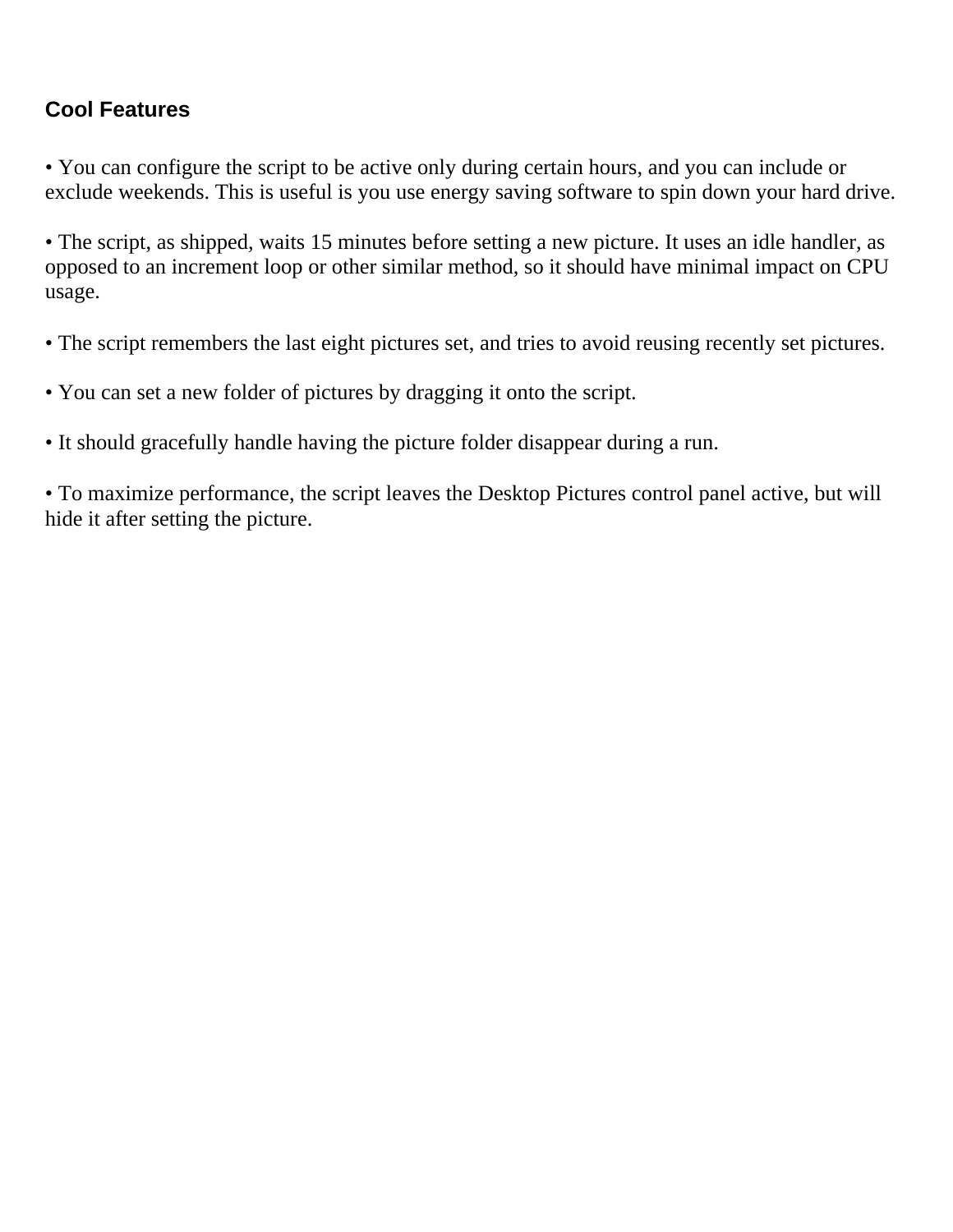# **Tips**

When you start the script for the first time, you may see a Standard File dialog. Watch the wording of the prompt: it will be asking either for the Desktop Pictures or Appearance **control panel** or for the **folder** where your desktop pictures are located. You may see both dialogs in succession.

This is the dialog for selecting the Desktop Pictures **control panel** (a similar dialog would appear for the Appearance panel):

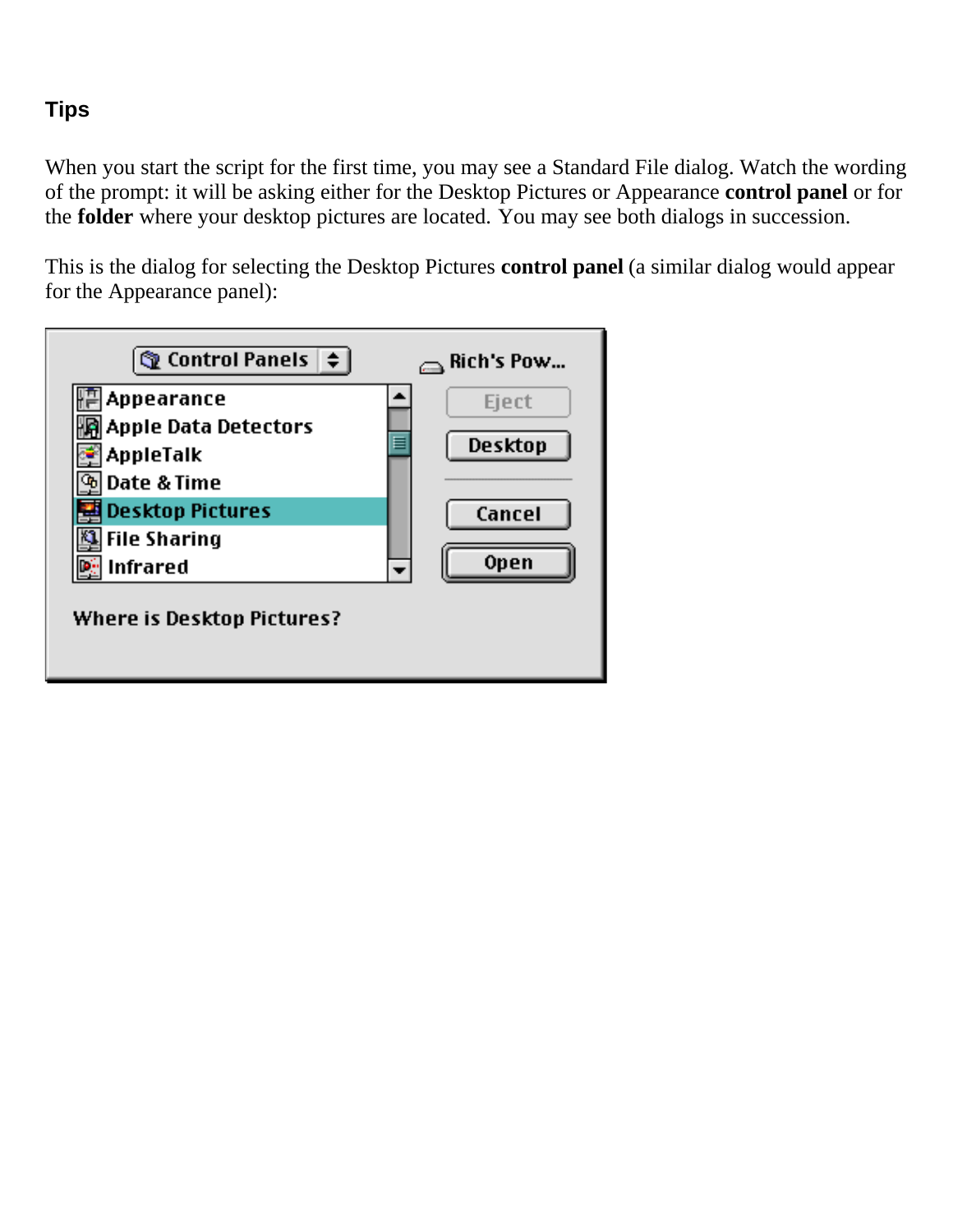This is the dialog for selecting the **folder** of your desktop pictures. In this dialog, you should navigate so that the name of your picture folder is shown in the "Choose..." button, and then click that button.



The contents of your desktop pictures folder should contain **only** pictures or aliases to pictures. Nested folders are not supported and will be ignored. If you have folders of desktop pictures, you could make a folder of aliases to the pictures you like, and point **DeskPictRotater** at that folder.

If you have a picture that you particularly like, and would like to see it often, make several aliases to the picture and place them in your desktop pictures folder. The more instances of (or aliases to) a picture, the greater the chance it will be picked.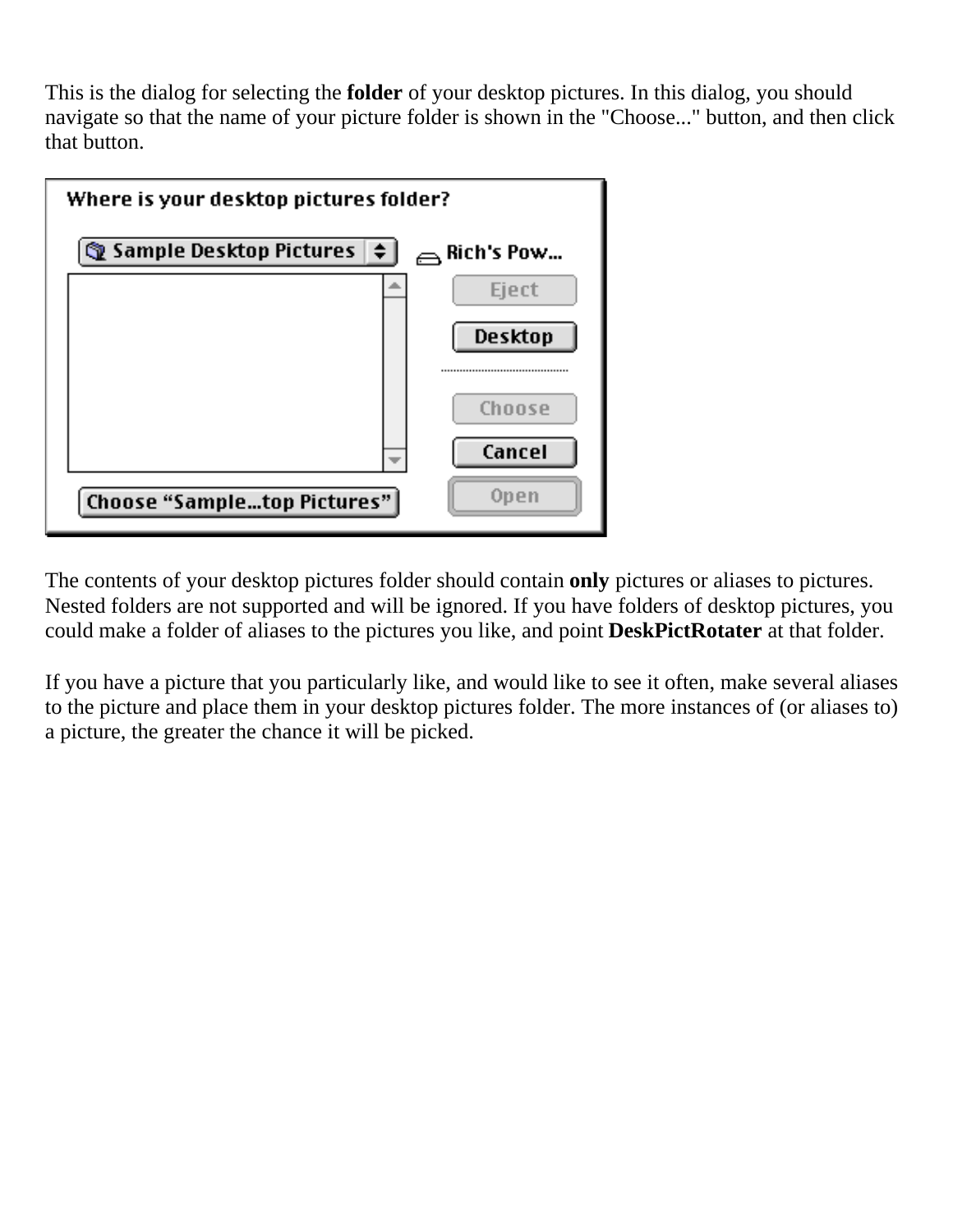**DeskPictRotater** uses the system date format when it is checking whether to run. Through the Date & Time control panel, you can extensively customize this format, but for the script to function, the long date string should include at least the month, day, and year. If it does not, you may see this alert:



To correct this, open the Date & Time control panel, and modify the long date settings as above. Here is how my system is set:

| <b>Date Formats:</b><br>  Custom<br><b>Long Date</b><br>Prefix:<br>Weekday<br>÷<br>Month<br>÷.<br>Day<br>≑<br>Year<br>$\Box$ Leading zero for day | <b>Short Date</b><br>Month/Day/Year<br>$\div$<br>Separator:  /<br>$\Box$ Leading zero for day<br>$\Box$ Leading zero for month<br>$\Box$ Show century |
|---------------------------------------------------------------------------------------------------------------------------------------------------|-------------------------------------------------------------------------------------------------------------------------------------------------------|
| <b>Samples</b><br>Thursday, January 2, 1992<br>Thu, Jan 2, 1992<br>01/02/92                                                                       | Cancel<br>OΚ                                                                                                                                          |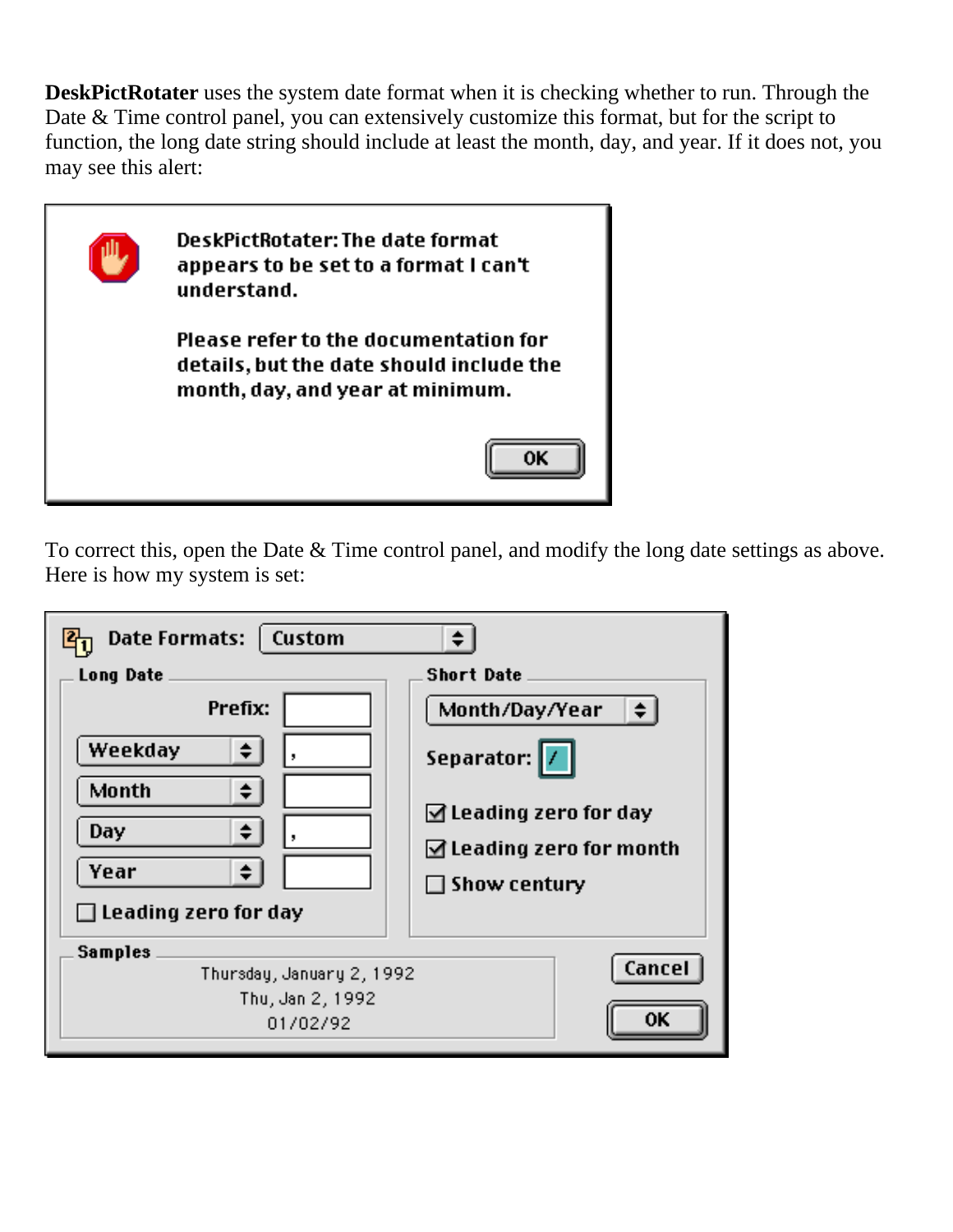### **Finding Pictures**

**Here are some sites that have pictures for desktop use** (provided for convenience; no endorsement is implied):

The Scenery Channel: <http://www-scenery.waa.wisc.edu/Scenery/html/Recent01.html>

Rachel Robbins' site: [http://www.ezlink.com/~rachel/desktop\\_pics.html](http://www.ezlink.com/~rachel/desktop_pics.html)

GUI Junky: [http://www.kindground.com/gui\\_junky/](http://www.kindground.com/gui_junky/)

MacAddict Reader Art Gallery: <http://www.macaddict.com/gallery/gallery.html>

Macintosh Desktop Picture Archive <http://www.transbay.net/~niko/Mac/>

Steve's Free DTP: <http://www.steveweb.com/FreeDTP/>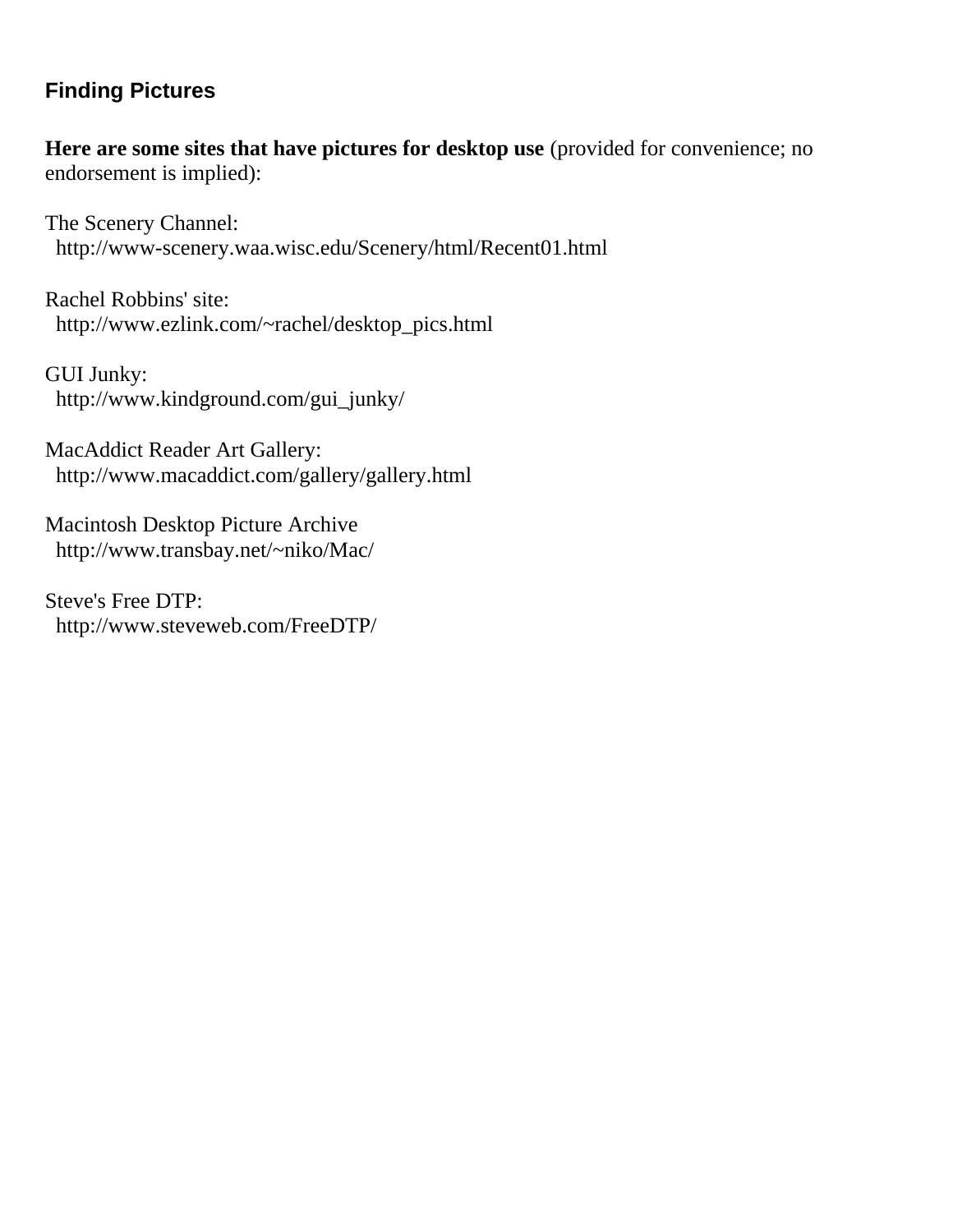# **Customizing**

There are things you can tweak in the script. See the following lines:

**property** activeStartTime : " 12:00 AM" -- *start* **property** activeStopTime : " 11:59 PM" -- *stop* **property** workingOnTheWeekend : true -- *whether this script is active on Saturday and Sunday* -- *change the following propert to make quitDTP true if* -- *you'd prefer to have the* -- *Desktop Pictures application quit between picture changes.* -- *This will worsen performance, but will save some memory.* **property** quitDTP : false **property** minutesBetween : 15 -- *time between picture changes*

**activeStartTime** defines the time to start checking. **The leading space is significant.** Similarly, activeStopTime defines when to stop checking. If you want the script to be active all the time, set the start time to 12:00 AM and the stop time to 11:59 PM (this is the default).

**workingOnTheWeekend** is a boolean flag indicating whether the script is active on Saturday and Sunday. The default is true, but set it to false if you don't want desktop pictures changed on the weekend. The same start and stop time apply as during the week.

**quitDTP** is a boolean flag which you can set to indicate whether you'd prefer to have the Desktop Pictures/Appearance control panel quit between picture changes.

**minutesBetween** defines the number of minutes to wait between picture changes.

What's the Point of the Start and Stop Time and Weekend Flag?

Changing desktop pictures requires disk access. If you have an energy saver that spins down your disk, you might not want the disk to be spun up when you're not there to enjoy the new desktop picture.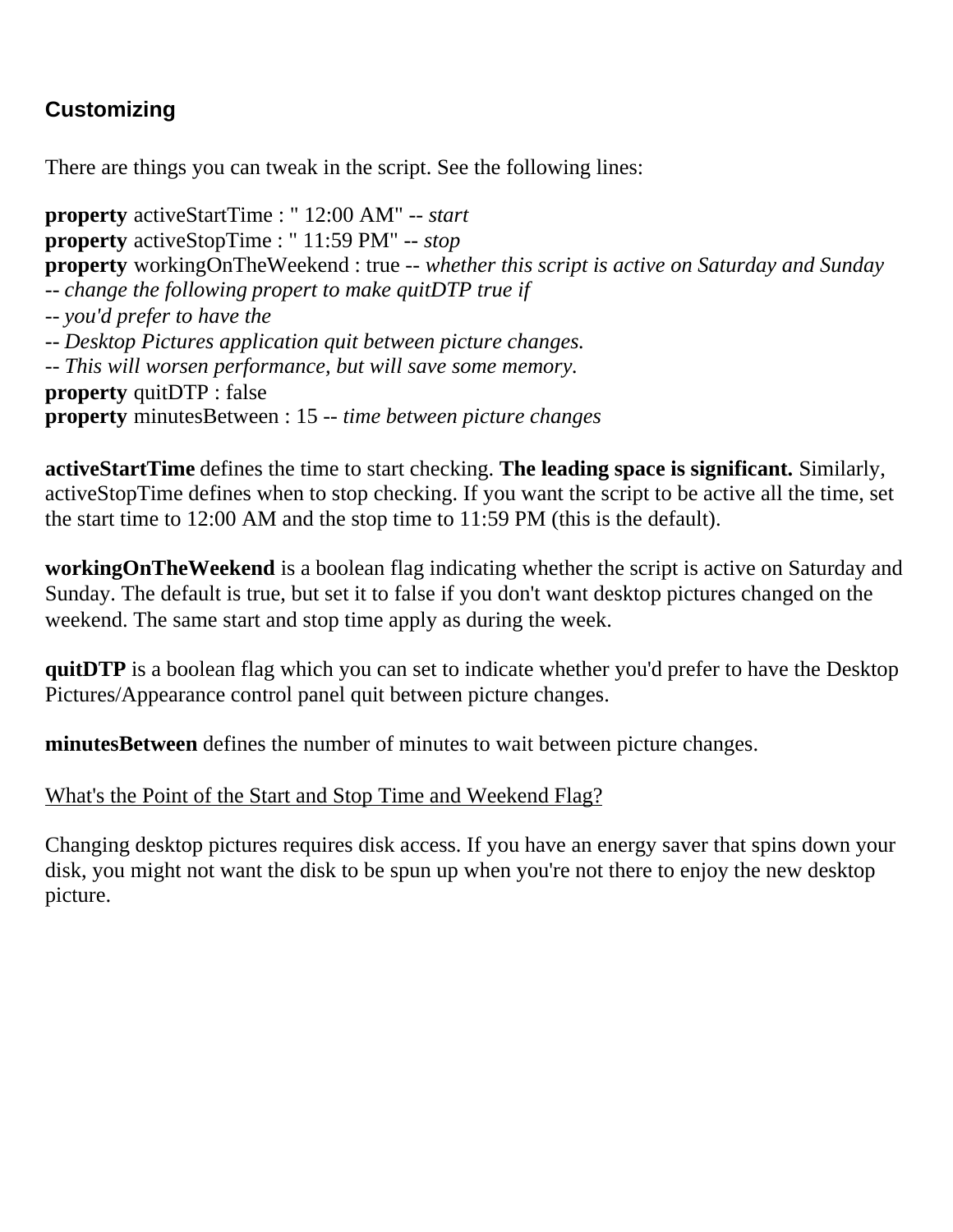# **What Do I Need?**

• AppleScript. See<http://www.applescript.apple.com/>for general AppleScript information. My Web site (see below) also has AppleScript links on the developer page.

• MacOS 8 or higher. See<http://www.macos.apple.com/>

• An AppleScript script editor, if you wish to customize the script. Apple's editor, Script Editor, is distributed with AppleScript. Other editors are available; one source to check for these is Developer Depot at http://www.devdepot.com/.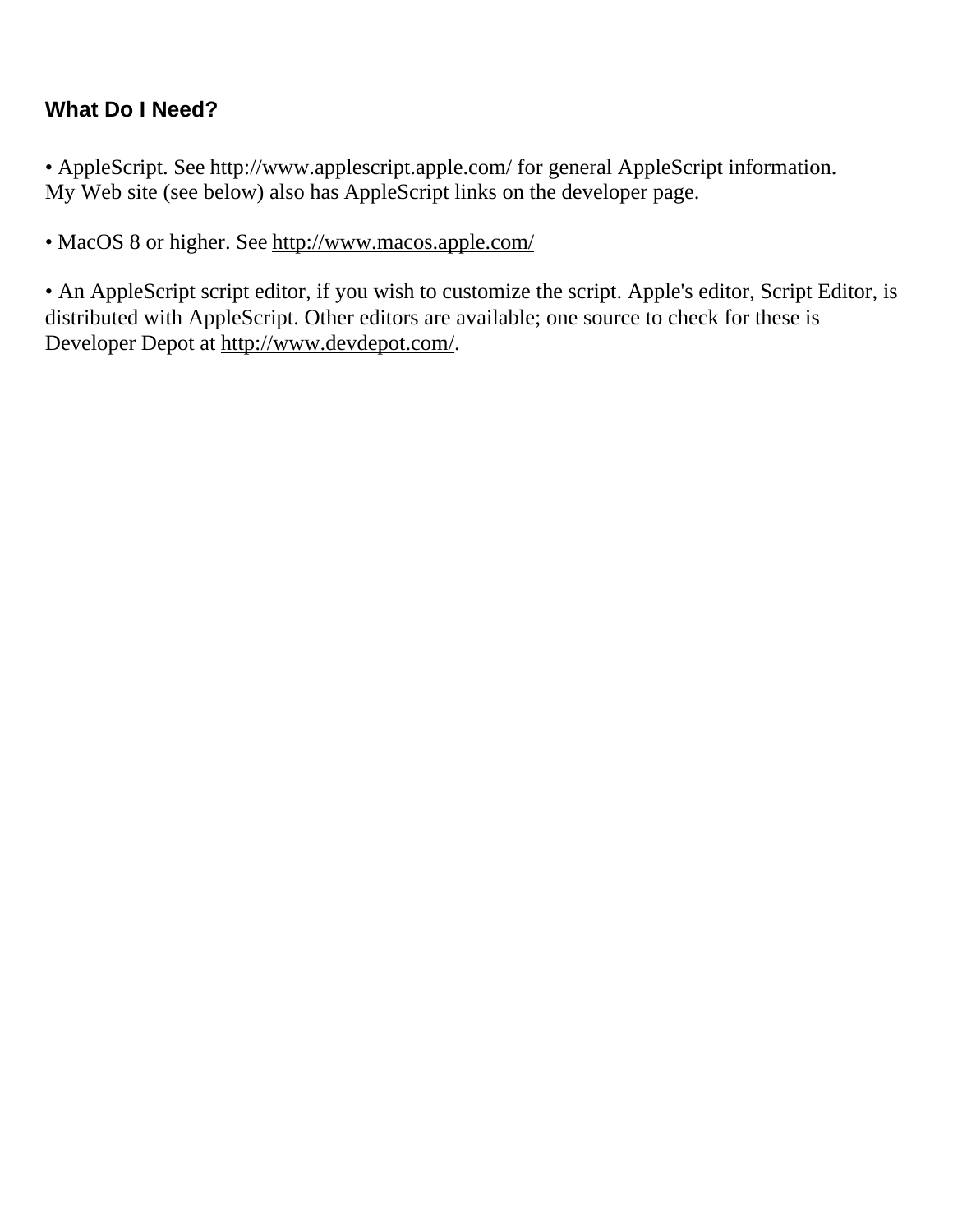## **Legal Stuff and License**

**DeskPictRotater** is distributed as freeware, which simply means that no fee is due, and is Copyright © Richard Long 1997-2000. Your use is governed by the following license agreement. If you do not agree with it, you may not use the Software.

#### **LICENSE AGREEMENT**

### Ownership

Use of this Software is licensed, and ownership of the Software remains with Sleeping Cat Software, which reserves all rights not expressly granted to you.

#### Use and Distribution

You may freely use this program on any number of computers. You may not resell it for profit. You may not distribute it. If you represent a user group and would like to include this product in a shareware compilation, please contact Sleeping Cat Software for permission.

You may not reverse-engineer, modify, or create derivative works based on the Software or any part of it.

If you give this Software to anyone, the complete Software distribution package, including this documentation, must be included and unmodified.

#### Termination

This License is effective until terminated. You may terminate this License at any time by destroying the Software and related documentation and all copies thereof in your possession. This License will terminate immediately without notice from Sleeping Cat Software if you fail to comply with any provision of this License. Upon termination you must destroy the Software and related documentation and all copies thereof in your possession.

### Release of Liability

While reasonable effort has been made to ensure this Software operates substantially as described, Sleeping Cat Software cannot guarantee proper operation in every possible configuration. The Software is provided **"as is."** You assume full responsibility for evaluating the Software and determining its suitability for use. In no event will Sleeping Cat Software be liable to you for any damages of any kind arising from the use of, or inability to use, this Software, even if Sleeping Cat Software has been advised of the possibility of such damages. Sleeping Cat Software's entire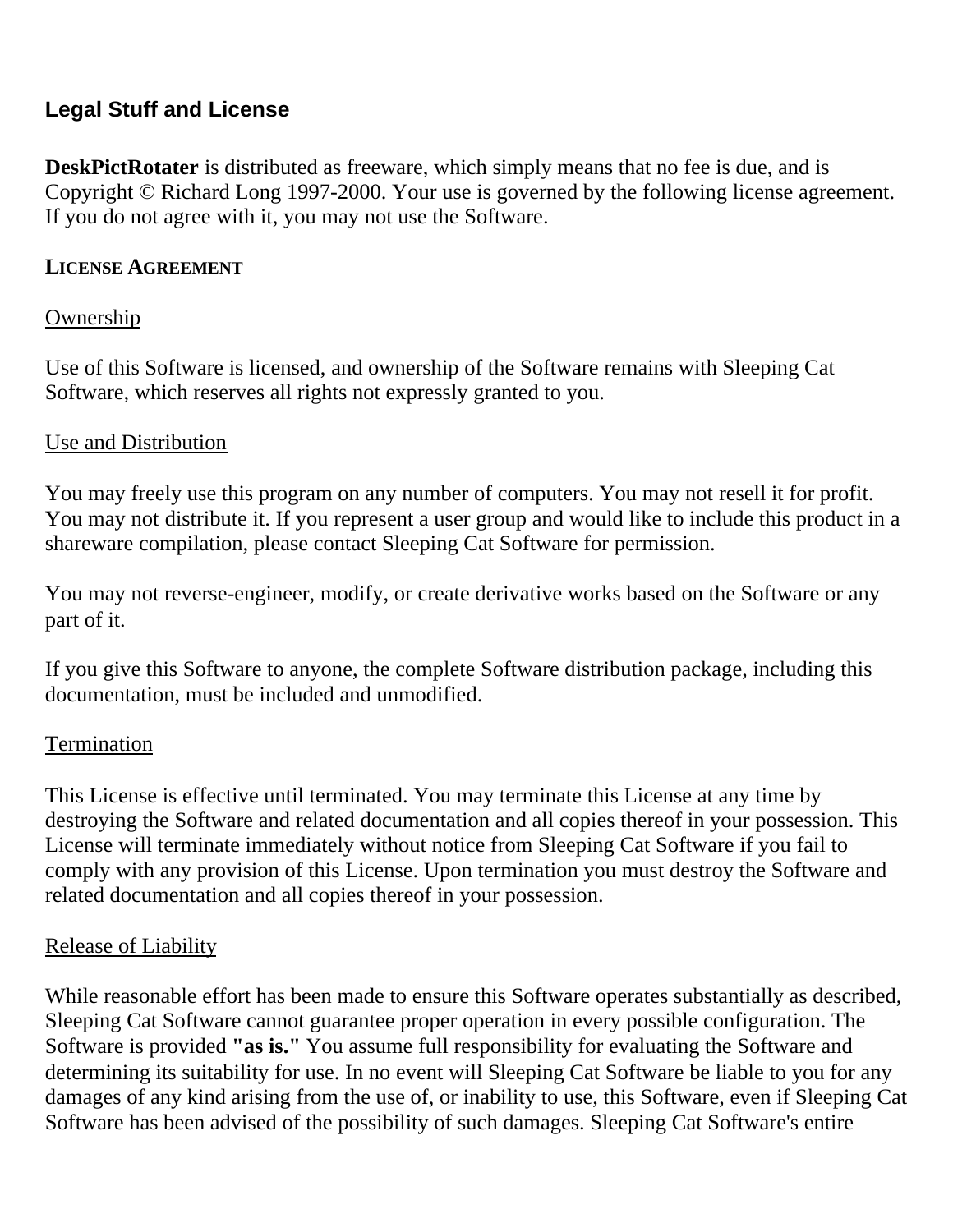liability and your exclusive remedy shall be return of the price you paid to Sleeping Cat Software for the Software.

# **Version History**

10/97 v1.0 First public release.

11/97 v1.1 Added check for running between certain hours (and on weekends). Increased number of pictures remembered to 8 (from 3), and increased the number of times we'll try to find a unique picture to 5 (from 3).

11/97 v1.2 Remembers recently used pictures by name instead of by index in the picture folder. This allows the user to add/remove pictures during a run.

2/98 v1.3 Fixed miscellaneous instances where the script could time out. This could happen, for example, when the Finder has a modal dialog -- such as the notification that a server has gone down -- showing. The script remembers the used picture history across invocations (previously, it was cleared on script startup). Improved checking of items in the desktop pictures folder: folders are ignored, and aliases are checked for proper resolution (previously, a bad alias could cause a system hang). Improved wording of some prompts. Added a "tips" section to the documentation.

6/98 v1.3.1 Updated the documentation to clarify file selection dialog usage.

10/98 v1.4 Updated the documentation to add some desktop picture site URLs. Added script check for proper system date format, and added relevant section to documentation. Increased script memory allocation. Fixed bug where the script would not rotate pictures with a small number of pictures in the folder. Be more persistent when hiding the Desktop Pictures control panel at startup.

11/98 v1.5 Added MacOS 8.5 support, and split the script into separate versions for 8.0/8.1 and 8.5. In 8.5, Apple replaced the Desktop Pictures control panel with the Appearance control panel. I was unable to find a satisfactory way to support both panels in one script, particularly because I wanted to preserve the ability for the user to edit certain script settings. If this was attempted on one OS or the other, the user would always be asked to locate the missing control panel. If you have an idea for handling this, please contact me. I also added code to launch the control panel based on creator type. Revised documentation.

11/98 v1.5.1 Revised documentation.

12/98 v1.5.2 Updated documentation to reflect new contact information.